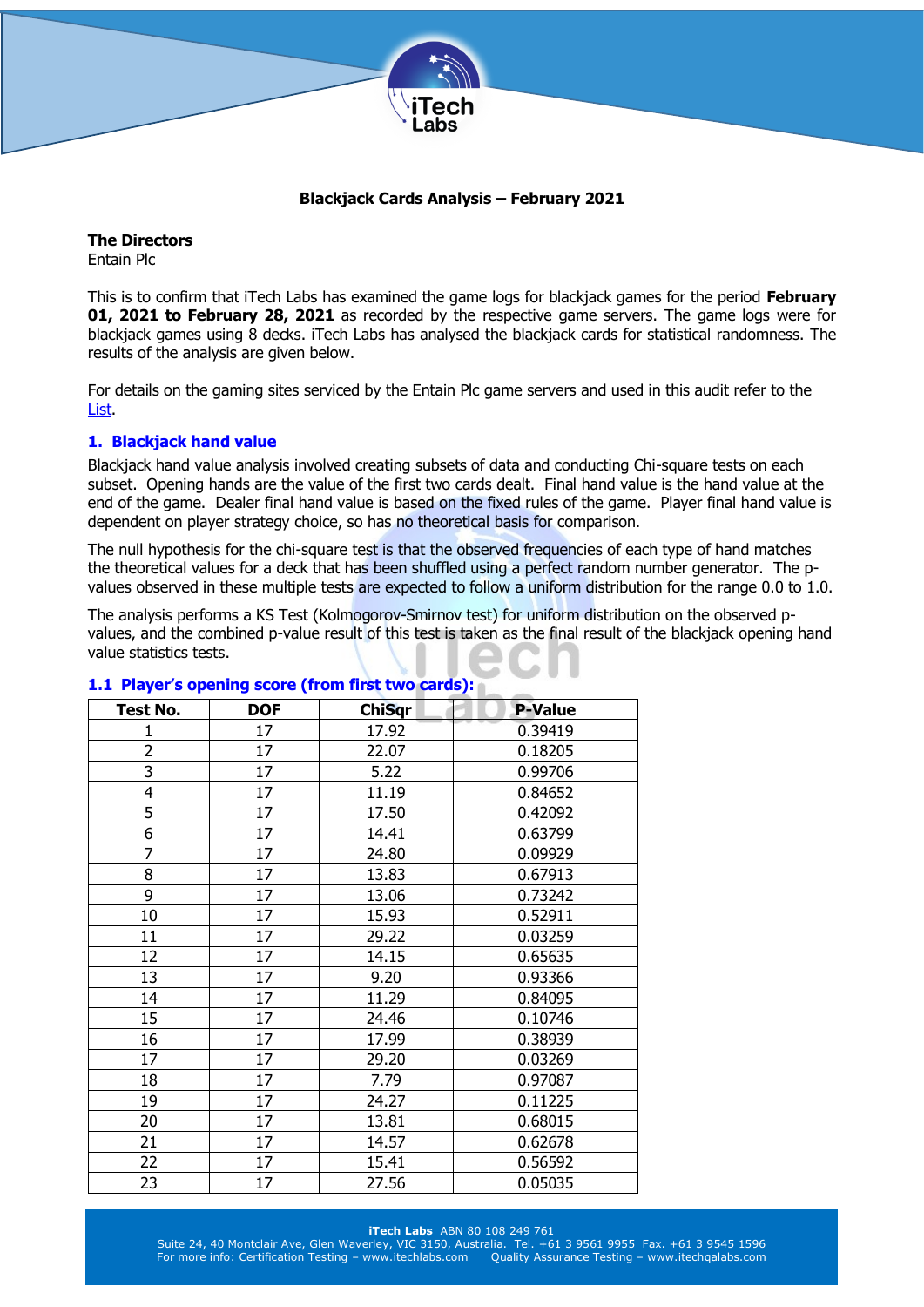| 24       | 17       | 12.89         | 0.74377            |
|----------|----------|---------------|--------------------|
| 25       | 17       | 21.18         | 0.21815            |
| 26       | 17       | 30.20         | 0.02491            |
| 27       | 17       | 18.20         | 0.37621            |
| 28       | 17       | 17.02         | 0.45334            |
| 29       | 17       | 15.69         | 0.54560            |
| 30       | 17       | 8.75          | 0.94771            |
| 31       | 17       | 14.99         | 0.59650            |
| 32       | 17       | 10.29         | 0.89111            |
| 33       | 17       | 26.12         | 0.07236            |
| 34       | 17       | 13.74         | 0.68554            |
| 35       | 17       | 17.01         | 0.45347            |
| 36       | 17       | 22.40         | 0.16969            |
| 37       | 17       | 20.80         | 0.23523            |
| 38       | 17       | 12.25         | 0.78501            |
| 39       | 17       | 25.79         | 0.07846            |
| 40       | 17       | 16.69         | 0.47561            |
| 41       | 17       | 27.80         | 0.04735            |
| 42       | 17       |               | 0.56979            |
|          |          | 15.36         |                    |
| 43       | 17       | 17.20         | 0.44101            |
| 44       | 17       | 18.92         | 0.33290            |
| 45       | 17       | 10.70         | 0.87168            |
| 46       | 17       | 11.77         | 0.81361            |
| 47       | 17       | 12.84         | 0.74703            |
| 48       | 17       | 11.42         | 0.83416            |
| 49       | 17       | 13.37         | 0.71122            |
| 50       | 17       | 11.68         | 0.81897            |
| 51       | 17       | 7.31          | 0.97913            |
| 52       | 17       | 15.94         | 0.52778            |
| 53       | 17       | 13.23         | 0.72050            |
| 54       | 17       | 9.32          | 0.92954            |
| 55       | 17       | 27.75         | 0.04797            |
| 56       | 17       | 14.36         | 0.64134            |
| 57       | 17       | 5.58          | 0.99559            |
| 58       | 17       | 14.14         | 0.65715            |
| 59       | 17       | 15.53         | 0.55718            |
| 60       | 17       | 9.08          | 0.93774            |
| 61       | 17       | 20.69         | 0.24042            |
| 62       | 17       | 19.06         | 0.32535            |
| 63       | 17       | 7.57          | 0.97493            |
| 64       | 17       | 14.22         | 0.65174            |
| 65       | 17       | 13.76         | 0.68403            |
| 66       | 17       | 12.87         | 0.74493            |
| 67       | 17       | 18.69         | 0.34636            |
| 68       | 17       | 11.10         | 0.85128            |
| 69       | 17       | 25.29         | 0.08834            |
| 70       |          |               |                    |
|          | 17       | 15.55         | 0.55582            |
| 71       | 17       | 15.97         | 0.52573            |
| 72       | 17       | 24.01         | 0.11904            |
| 73       | 17       | 11.24         | 0.84373            |
| 74       | 17       | 5.73          | 0.99485            |
|          |          |               |                    |
| 75       | 17       | 13.27         | 0.71822            |
| 76       | 17       | 7.03          | 0.98319            |
| 77<br>78 | 17<br>17 | 16.65<br>6.33 | 0.47812<br>0.99069 |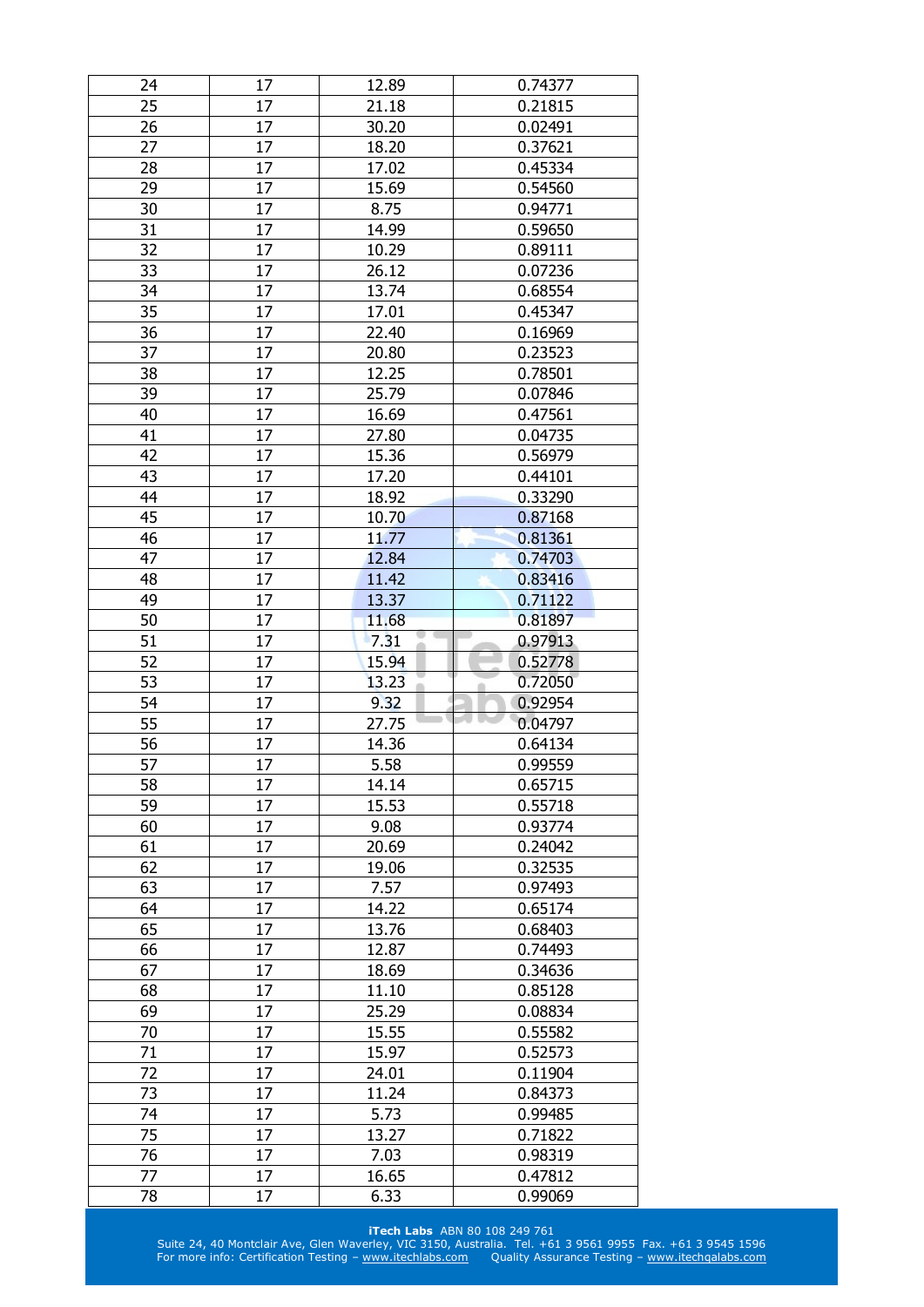| 79  | 17 | 19.48                                            | 0.30147 |
|-----|----|--------------------------------------------------|---------|
| 80  | 17 | 21.22                                            | 0.21663 |
| 81  | 17 | 23.82                                            | 0.12437 |
| 82  | 17 | 9.43                                             | 0.92596 |
| 83  | 17 | 15.15                                            | 0.58498 |
| 84  | 17 | 6.50                                             | 0.98911 |
| 85  | 17 | 16.14                                            | 0.51424 |
| 86  | 17 | 15.65                                            | 0.54886 |
| 87  | 17 | 15.39                                            | 0.56730 |
| 88  | 17 | 16.18                                            | 0.51083 |
| 89  | 17 | 11.81                                            | 0.81167 |
| 90  | 17 | 19.29                                            | 0.31194 |
| 91  | 17 | 28.31                                            | 0.04142 |
| 92  | 17 | 12.58                                            | 0.76368 |
| 93  | 17 | 26.75                                            | 0.06177 |
| 94  | 17 | 12.75                                            | 0.75298 |
| 95  | 17 | 13.55                                            | 0.69862 |
| 96  | 17 | 23.34                                            | 0.13865 |
| 97  | 17 | 16.43                                            | 0.49371 |
| 98  | 17 | 19.35                                            | 0.30870 |
| 99  | 17 | 21.33                                            | 0.21196 |
| 100 | 17 | 15.63                                            | 0.55032 |
|     |    |                                                  |         |
|     |    | Combined P-value for all tests (Using KS method) | 0.16058 |

*1)* The P-values are observed probabilities from the Chi-Square tests. The last row shows the result of the KS Test performed on the p-values for all Chi-Square tests, where there are sufficient data.

| Test No.       | <b>DOF</b> | <b>ChiSqr</b> | <b>P-Value</b> |
|----------------|------------|---------------|----------------|
| 1              | 17         | 28.30         | 0.04159        |
| $\overline{2}$ | 17         | 15.97         | 0.52617        |
| $\overline{3}$ | 17         | 14.34         | 0.64300        |
| 4              | 17         | 10.78         | 0.86752        |
| 5              | 17         | 17.67         | 0.40978        |
| 6              | 17         | 23.44         | 0.13536        |
| $\overline{7}$ | 17         | 23.33         | 0.13874        |
| 8              | 17         | 12.04         | 0.79755        |
| 9              | 17         | 8.93          | 0.94256        |
| 10             | 17         | 10.17         | 0.89639        |
| 11             | 17         | 12.86         | 0.74545        |
| 12             | 17         | 20.74         | 0.23795        |
| 13             | 17         | 10.10         | 0.89955        |
| 14             | 17         | 9.98          | 0.90440        |
| 15             | 17         | 22.67         | 0.16047        |
| 16             | 17         | 16.20         | 0.50943        |
| 17             | 17         | 17.76         | 0.40422        |
| 18             | 17         | 13.52         | 0.70043        |
| 19             | 17         | 17.99         | 0.38969        |
| 20             | 17         | 15.93         | 0.52869        |
| 21             | 17         | 17.91         | 0.39461        |
| 22             | 17         | 20.03         | 0.27250        |
| 23             | 17         | 27.48         | 0.05135        |

# **1.2 Dealer's opening score (from first two cards):**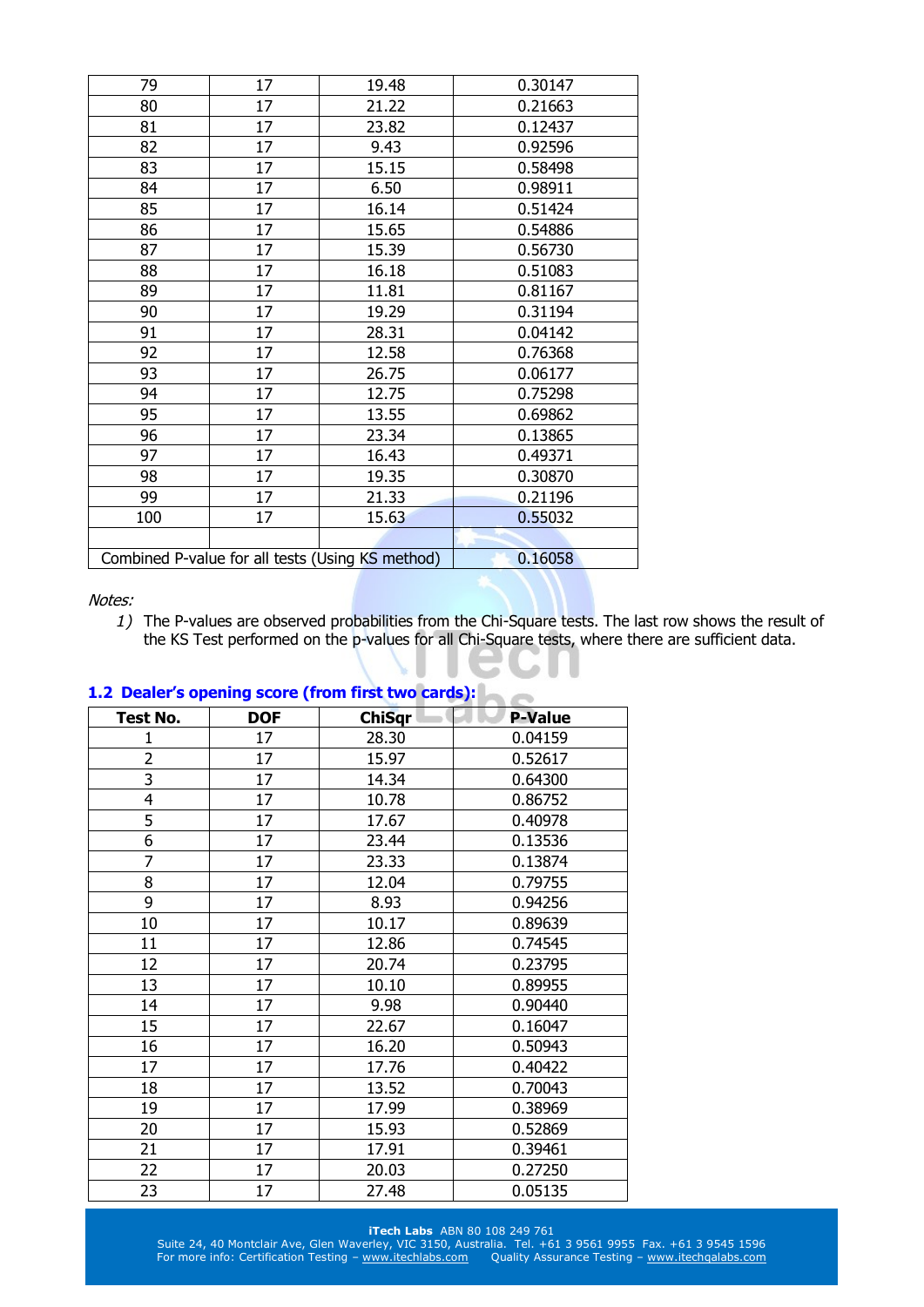| 24       | 17       | 9.42           | 0.92599            |
|----------|----------|----------------|--------------------|
| 25       | 17       | 8.71           | 0.94903            |
| 26       | 17       | 11.57          | 0.82555            |
| 27       | 17       | 10.52          | 0.88044            |
| 28       | 17       | 18.22          | 0.37534            |
| 29       | 17       | 23.31          | 0.13957            |
| 30       | 17       | 13.03          | 0.73440            |
| 31       | 17       | 15.59          | 0.55340            |
| 32       | 17       | 14.37          | 0.64047            |
| 33       | 17       | 18.15          | 0.37913            |
| 34       | 17       | 17.89          | 0.39585            |
| 35       | 17       | 18.31          | 0.36967            |
| 36       | 17       | 29.25          | 0.03227            |
| 37       | 17       | 14.49          | 0.63221            |
| 38       | 17       | 11.61          | 0.82305            |
| 39       | 17       | 24.71          | 0.10131            |
| 40       | 17       | 19.93          | 0.27803            |
| 41       | 17       | 17.89          | 0.39590            |
| 42       | 17       |                | 0.00361            |
|          |          | 36.77          |                    |
| 43       | 17       | 15.11          | 0.58769            |
| 44       | 17       | 15.06          | 0.59099            |
| 45       | 17       | 13.53          | 0.70034            |
| 46       | 17       | 9.74           | 0.91411            |
| 47       | 17       | 9.51           | 0.92307            |
| 48       | 17       | 18.61          | 0.35142            |
| 49       | 17       | 18.74          | 0.34364            |
| 50       | 17       | 15.78          | 0.53927            |
| 51       | 17       | 40.05          | 0.00127            |
| 52       | 17       | 9.74           | 0.91430            |
| 53       | 17       | 25.19          | 0.09044            |
| 54       | 17       | 20.68          | 0.24108            |
| 55       | 17       | 16.35          | 0.49886            |
|          |          |                | 0.07017            |
| 56       | 17       | 26.24          |                    |
| 57       | 17       | 15.85          | 0.53460            |
| 58       | 17       | 20.19          | 0.26467            |
| 59       | 17       | 6.73           | 0.98678            |
| 60       | 17       | 14.11          | 0.65898            |
| 61       | 17       | 16.49          | 0.48938            |
| 62       | 17       | 12.98          | 0.73750            |
| 63       | 17       | 11.58          | 0.82460            |
| 64       | 17       | 19.67          | 0.29129            |
| 65       | 17       | 12.50          | 0.76927            |
| 66       | 17       | 28.26          | 0.04196            |
| 67       | 17       | 17.14          | 0.44523            |
| 68       | 17       | 10.53          | 0.88007            |
| 69       | 17       | 19.68          | 0.29096            |
| 70       | 17       |                | 0.44350            |
| 71       | 17       | 17.16          |                    |
|          |          | 21.78          | 0.19316            |
| 72       | 17       | 20.80          | 0.23528            |
| 73       | 17       | 31.69          | 0.01643            |
| 74       | 17       | 14.72          | 0.61563            |
| 75       | 17       | 12.76          | 0.75233            |
| 76       | 17       | 11.28          | 0.84174            |
| 77<br>78 | 17<br>17 | 19.93<br>13.02 | 0.27802<br>0.73462 |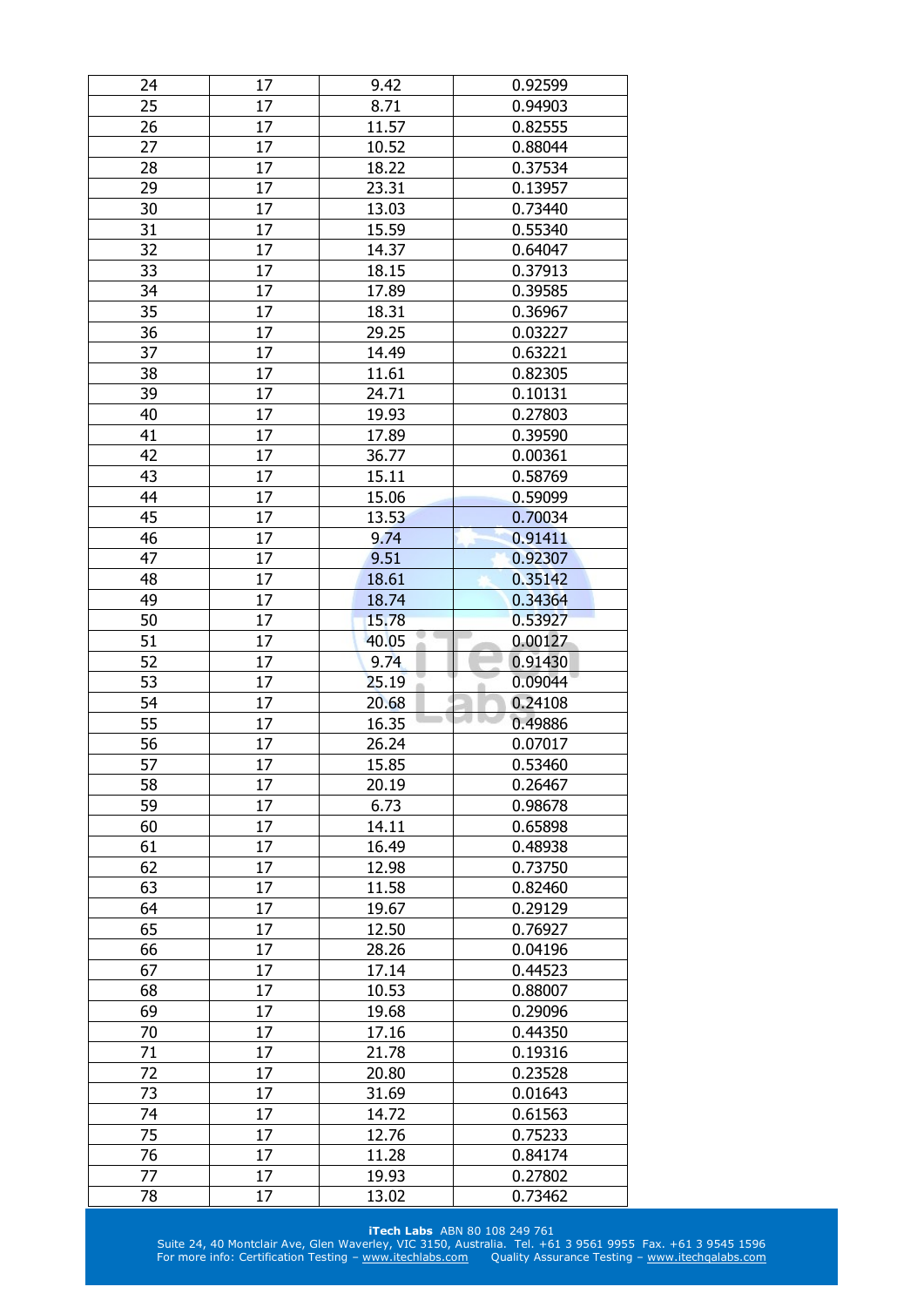| 79  | 17 | 7.22                                             | 0.98055 |
|-----|----|--------------------------------------------------|---------|
| 80  | 17 | 16.43                                            | 0.49371 |
| 81  | 17 | 14.31                                            | 0.64495 |
| 82  | 17 | 15.29                                            | 0.57426 |
| 83  | 17 | 22.60                                            | 0.16261 |
| 84  | 17 | 17.44                                            | 0.42489 |
| 85  | 17 | 12.60                                            | 0.76283 |
| 86  | 17 | 12.06                                            | 0.79666 |
| 87  | 17 | 22.54                                            | 0.16495 |
| 88  | 17 | 20.78                                            | 0.23637 |
| 89  | 17 | 27.92                                            | 0.04587 |
| 90  | 17 | 24.04                                            | 0.11847 |
| 91  | 17 | 13.11                                            | 0.72890 |
| 92  | 17 | 22.68                                            | 0.16011 |
| 93  | 17 | 13.47                                            | 0.70402 |
| 94  | 17 | 18.46                                            | 0.36038 |
| 95  | 17 | 17.11                                            | 0.44673 |
| 96  | 17 | 11.27                                            | 0.84223 |
| 97  | 17 | 16.14                                            | 0.51361 |
| 98  | 17 | 19.26                                            | 0.31386 |
| 99  | 17 | 16.75                                            | 0.47122 |
| 100 | 17 | 24.90                                            | 0.09703 |
|     |    |                                                  |         |
|     |    | Combined P-value for all tests (Using KS method) | 0.99998 |

*1)* The P-values are observed probabilities from the Chi-Square tests. The last row shows the result of the KS Test performed on the p-values for all Chi-Square tests, where there are sufficient data.

| Test No.       | <b>DOF</b> | <b>ChiSqr</b> | <b>P-Value</b> |
|----------------|------------|---------------|----------------|
| 1              | 50         | 41.15         | 0.80937        |
| 2              | 50         | 49.22         | 0.50449        |
| $\overline{3}$ | 50         | 51.76         | 0.40512        |
| $\overline{4}$ | 50         | 55.83         | 0.26518        |
| 5              | 50         | 63.43         | 0.09606        |
| 6              | 50         | 45.55         | 0.65253        |
| 7              | 50         | 41.23         | 0.80693        |
| 8              | 50         | 39.86         | 0.84712        |
| 9              | 50         | 47.67         | 0.56750        |
| 10             | 50         | 44.97         | 0.67484        |
| 11             | 50         | 59.59         | 0.16610        |
| 12             | 50         | 47.71         | 0.56566        |
| 13             | 50         | 43.00         | 0.74804        |
| 14             | 50         | 55.47         | 0.27620        |
| 15             | 50         | 62.77         | 0.10604        |
| 16             | 50         | 57.16         | 0.22662        |
| 17             | 50         | 51.68         | 0.40817        |
| 18             | 50         | 39.80         | 0.84878        |
| 19             | 50         | 56.21         | 0.25374        |
| 20             | 50         | 55.04         | 0.28982        |
| 21             | 50         | 58.63         | 0.18839        |
| 22             | 50         | 41.97         | 0.78327        |
| 23             | 50         | 46.48         | 0.61553        |

### **1.3 Dealer's final score (total of all cards for hands with 3 or more cards):**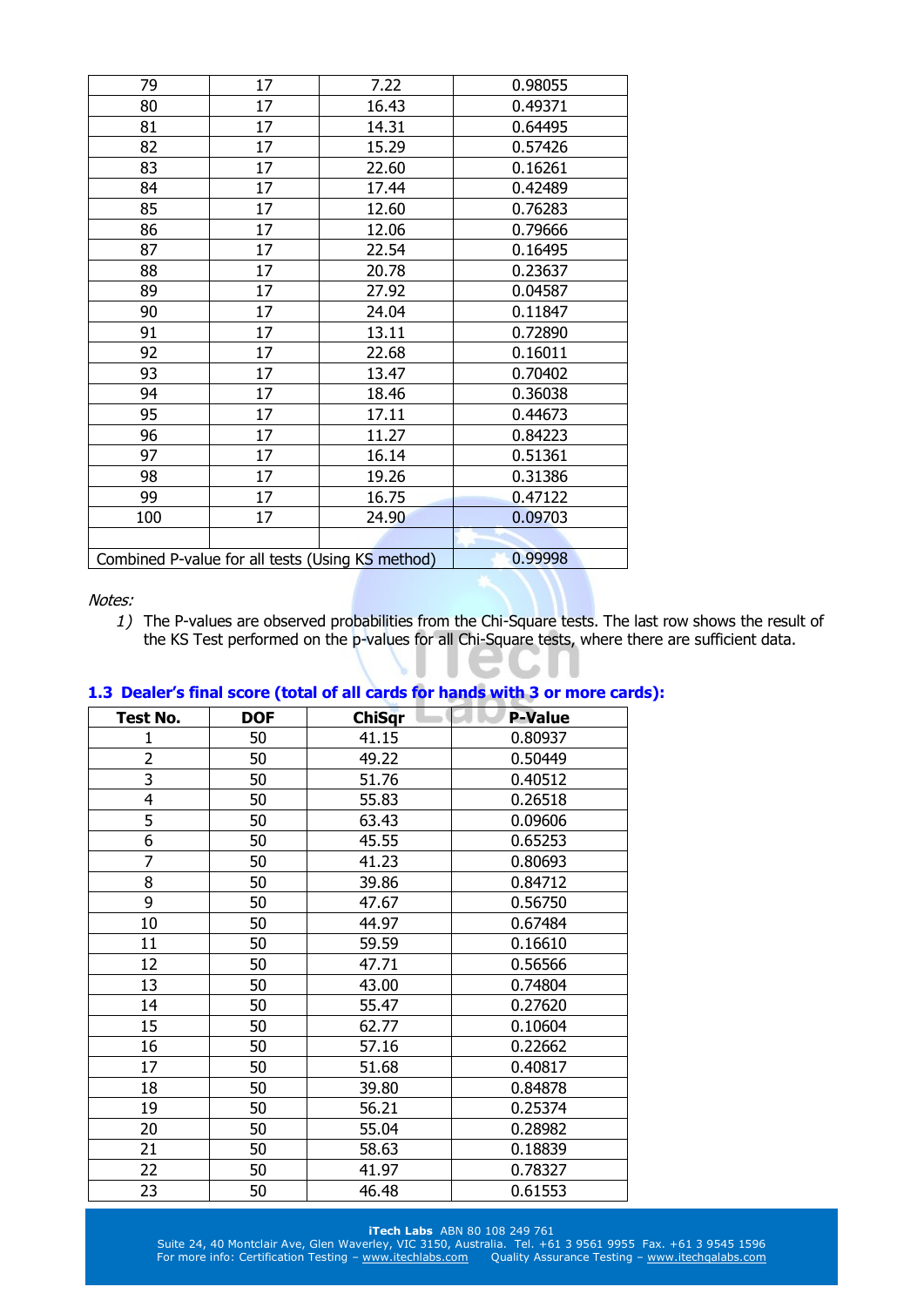| 24 | 50 | 63.78      | 0.09119 |
|----|----|------------|---------|
| 25 | 50 | 29.19      | 0.99182 |
| 26 | 50 | 51.26      | 0.42408 |
| 27 | 50 | 47.22      | 0.58542 |
| 28 | 50 | 54.11      | 0.32036 |
| 29 | 50 | 46.15      | 0.62858 |
| 30 | 50 | 50.25      | 0.46340 |
| 31 | 50 | 40.80      | 0.82018 |
| 32 | 50 | 43.03      | 0.74680 |
| 33 | 50 | 54.24      | 0.31617 |
| 34 | 50 | 49.64      | 0.48779 |
| 35 | 50 | 52.74      | 0.36863 |
| 36 | 50 | 51.90      | 0.39966 |
| 37 | 50 | 53.22      | 0.35148 |
| 38 | 50 | 54.15      | 0.31920 |
| 39 | 50 | 43.20      | 0.74073 |
| 40 | 50 | 68.05      | 0.04558 |
| 41 | 50 | 41.58      | 0.79590 |
| 42 | 50 | 56.34      | 0.24968 |
| 43 | 50 | 42.43      | 0.76775 |
| 44 |    |            |         |
|    | 50 | 46.93      | 0.59727 |
| 45 | 50 | 50.92      | 0.43733 |
| 46 | 50 | 51.38      | 0.41942 |
| 47 | 50 | 40.07      | 0.84124 |
| 48 | 50 | 42.75      | 0.75661 |
| 49 | 50 | 75.09      | 0.01237 |
| 50 | 50 | 35.60      | 0.93802 |
| 51 | 50 | 57.06      | 0.22940 |
| 52 | 50 | 46.95      | 0.59663 |
| 53 | 50 | 45.18<br>ń | 0.66672 |
| 54 | 50 | 52.69      | 0.37050 |
| 55 | 50 | 58.17      | 0.19995 |
| 56 | 50 | 46.46      | 0.61618 |
| 57 | 50 | 37.28      | 0.90852 |
| 58 | 50 | 39.34      | 0.86096 |
| 59 | 50 | 56.67      | 0.24025 |
| 60 | 50 | 47.34      | 0.58083 |
| 61 | 50 | 59.17      | 0.17575 |
| 62 | 50 | 53.32      | 0.34766 |
| 63 | 50 | 51.46      | 0.41640 |
| 64 | 50 | 31.71      | 0.97967 |
| 65 | 50 | 43.14      | 0.74308 |
| 66 | 50 | 66.12      | 0.06293 |
| 67 | 50 | 56.00      | 0.25997 |
| 68 |    |            |         |
| 69 | 50 | 49.82      | 0.48043 |
|    | 50 | 56.60      | 0.24239 |
| 70 | 50 | 43.93      | 0.71443 |
| 71 | 50 | 47.13      | 0.58922 |
| 72 | 50 | 69.01      | 0.03860 |
| 73 | 50 | 59.11      | 0.17705 |
| 74 | 50 | 53.38      | 0.34577 |
| 75 | 50 | 43.25      | 0.73903 |
| 76 | 50 | 42.32      | 0.77133 |
| 77 | 50 | 42.72      | 0.75789 |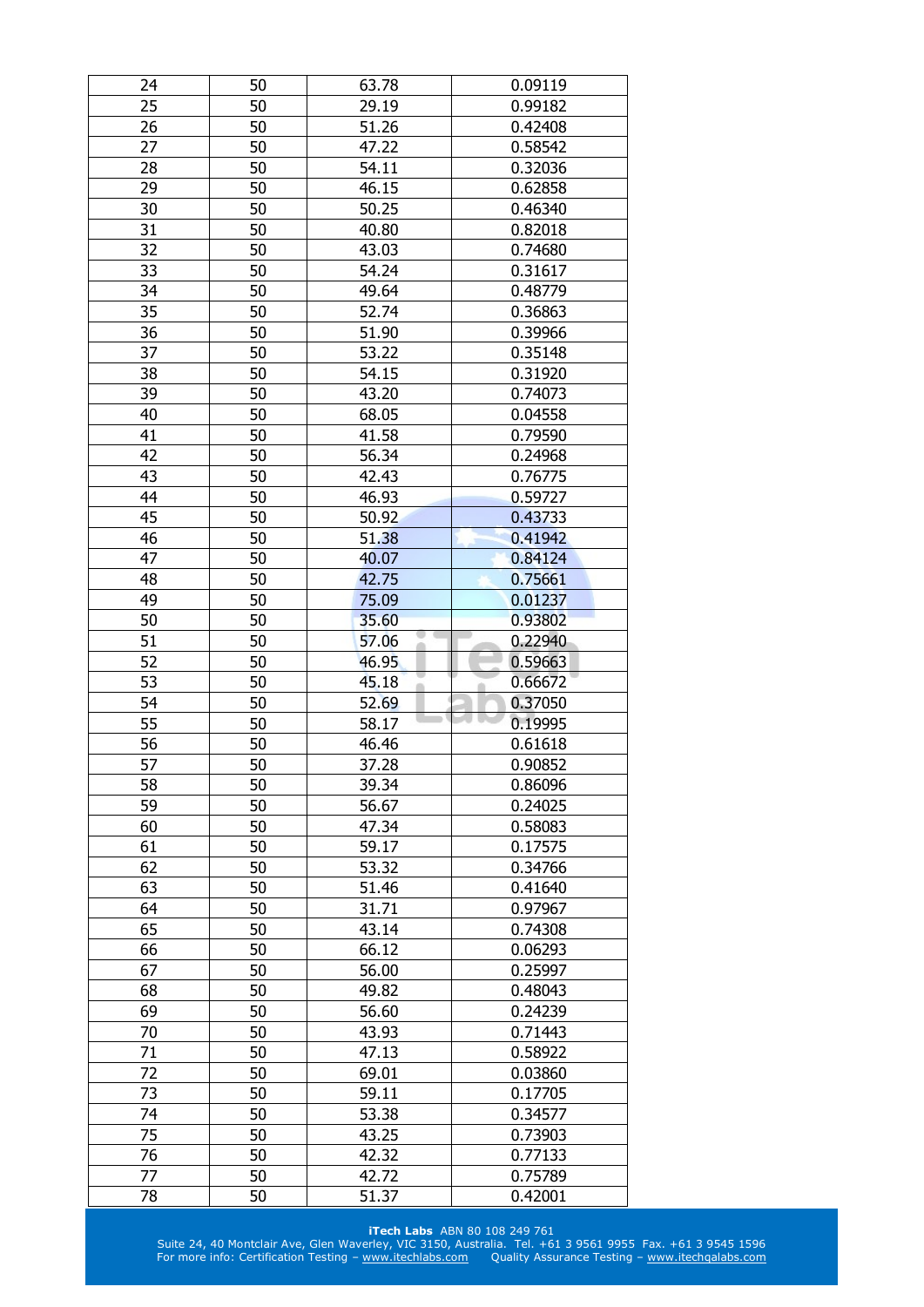| 79                             | 50 | 39.54 | 0.85577 |
|--------------------------------|----|-------|---------|
| 80                             | 50 | 54.75 | 0.29900 |
| 81                             | 50 | 41.73 | 0.79088 |
| 82                             | 50 | 53.55 | 0.33959 |
| 83                             | 50 | 52.15 | 0.39045 |
| 84                             | 50 | 50.21 | 0.46491 |
| 85                             | 50 | 55.96 | 0.26121 |
| 86                             | 50 | 65.47 | 0.06987 |
| 87                             | 50 | 54.25 | 0.31585 |
| 88                             | 50 | 59.69 | 0.16385 |
| 89                             | 50 | 49.37 | 0.49850 |
| 90                             | 50 | 50.69 | 0.44630 |
| 91                             | 50 | 62.05 | 0.11793 |
| 92                             | 50 | 44.71 | 0.68478 |
| 93                             | 50 | 59.97 | 0.15792 |
| 94                             | 50 | 44.27 | 0.70165 |
| 95                             | 50 | 59.26 | 0.17355 |
| 96                             | 50 | 30.22 | 0.98788 |
| 97                             | 50 | 39.39 | 0.85973 |
| 98                             | 50 | 41.22 | 0.80723 |
| 99                             | 50 | 47.58 | 0.57089 |
| 100                            | 50 | 70.02 | 0.03228 |
|                                |    |       |         |
| Combined P-value for all tests |    |       | 0.54289 |

*1)* The P-values are observed probabilities from the Chi-Square tests. The last row shows the result of the KS Test performed on the p-values for all Chi-Square tests, where there are sufficient data.

### **2. Blackjack rank statistics**

The blackjack rank analysis aims to establish that the rank of the cards to player and dealer was equally distributed in one of the 13 possible ranks (2, 3, 4, 5, 6, 7, 8, 9, 10, J, Q, K, A).

The blackjack rank analysis involved creating subsets of data and conducting Chi-square tests on each subset. The analysis performs a KS Test (Kolmogorov-Smirnov test) for uniform distribution on the observed p-values, and the combined p-value result of this test is taken as the final result of the Ranks statistics tests.

|  |  |  |  | 2.1 Blackjack rank statistics for all player cards: |  |  |  |  |
|--|--|--|--|-----------------------------------------------------|--|--|--|--|
|--|--|--|--|-----------------------------------------------------|--|--|--|--|

| Test No.       | <b>DOF</b> | <b>ChiSqr</b> | <b>P-Value</b> |
|----------------|------------|---------------|----------------|
| 1              | 12         | 8.84          | 0.71644        |
| $\overline{2}$ | 12         | 20.79         | 0.05355        |
| 3              | 12         | 9.37          | 0.67106        |
| 4              | 12         | 7.34          | 0.83423        |
| 5              | 12         | 9.23          | 0.68357        |
| 6              | 12         | 14.85         | 0.24990        |
| 7              | 12         | 8.31          | 0.76050        |
| 8              | 12         | 14.74         | 0.25579        |
| 9              | 12         | 16.59         | 0.16572        |
| 10             | 12         | 11.98         | 0.44695        |
| 11             | 12         | 7.25          | 0.84091        |
| 12             | 12         | 9.68          | 0.64360        |
| 13             | 12         | 10.61         | 0.56218        |
| 14             | 12         | 16.76         | 0.15887        |
| 15             | 12         | 19.87         | 0.06951        |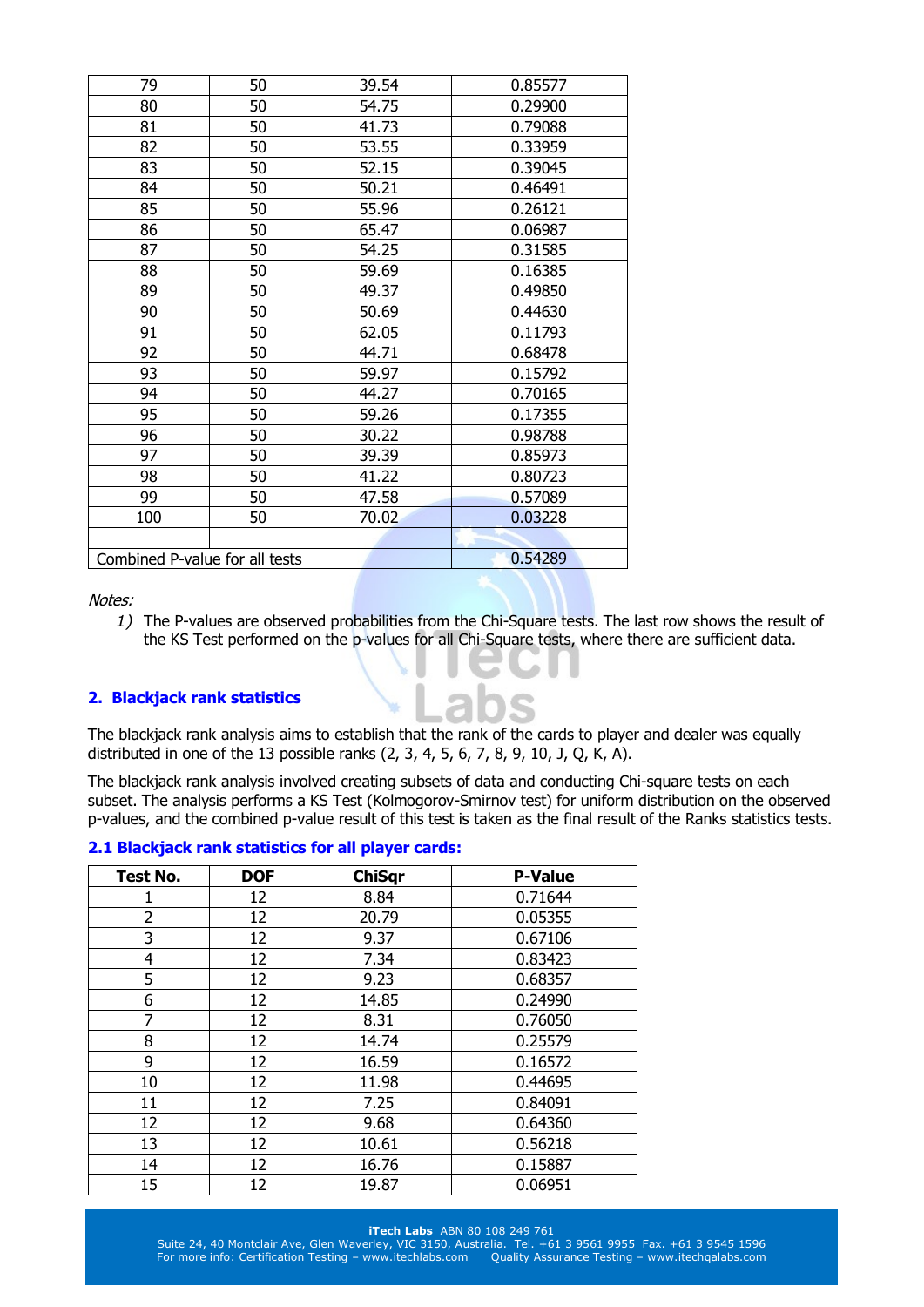| 16       | 12       | 13.06          | 0.36477            |
|----------|----------|----------------|--------------------|
| 17       | 12       | 17.80          | 0.12182            |
| 18       | 12       | 7.13           | 0.84904            |
| 19       | 12       | 15.87          | 0.19741            |
| 20       | 12       | 9.16           | 0.68881            |
| 21       | 12       | 21.29          | 0.04634            |
| 22       | 12       | 11.45          | 0.49106            |
| 23       | 12       | 10.83          | 0.54391            |
| 24       | 12       | 10.32          | 0.58814            |
| 25       | 12       | 7.92           | 0.79161            |
| 26       | 12       | 14.05          | 0.29772            |
| 27       | 12       | 12.43          | 0.41164            |
| 28       | 12       | 5.65           | 0.93274            |
| 29       | 12       | 16.23          | 0.18102            |
| 30       | 12       | 10.16          | 0.60206            |
| 31       | 12       | 8.12           | 0.77600            |
| 32       | 12       | 5.32           | 0.94633            |
| 33       | 12       | 6.09           | 0.91143            |
| 34       | 12       | 10.21          | 0.59725            |
| 35       | 12       | 14.53          | 0.26819            |
| 36       | 12       | 6.01           | 0.91543            |
| 37       | 12       | 10.66          | 0.55791            |
| 38       | 12       | 27.17          | 0.00731            |
| 39       | 12       |                | 0.34812            |
| 40       | 12       | 13.29<br>11.66 | 0.47306            |
| 41       | 12       | 6.70           |                    |
|          |          |                | 0.87676            |
| 42<br>43 | 12<br>12 | 8.60<br>3.51   | 0.73679<br>0.99070 |
|          |          |                |                    |
|          |          |                |                    |
| 44       | 12       | 13.32          | 0.34609            |
| 45       | 12       | 15.18          | 0.23162            |
| 46       | 12       | 9.05           | 0.69898            |
| 47       | 12       | 10.92          | 0.53594            |
| 48       | 12       | 9.76           | 0.63677            |
| 49       | 12       | 8.60           | 0.73631            |
| 50       | 12       | 6.52           | 0.88756            |
| 51       | 12       | 10.71          | 0.55415            |
| 52       | 12       | 5.96           | 0.91790            |
| 53       | 12       | 3.89           | 0.98530            |
| 54       | 12       | 10.52          | 0.57023            |
| 55       | 12       | 7.73           | 0.80551            |
| 56       | 12       | 6.48           | 0.89027            |
| 57       | 12       | 15.71          | 0.20470            |
| 58       | 12       | 15.60          | 0.21034            |
| 59       | 12       | 15.87          | 0.19741            |
| 60       | 12       | 26.77          | 0.00833            |
| 61       | 12       | 13.24          | 0.35178            |
| 62       | 12       | 10.40          | 0.58056            |
| 63       | 12       | 7.54           | 0.81989            |
| 64       | 12       | 12.40          | 0.41387            |
| 65       | 12       | 8.88           | 0.71297            |
| 66       | 12       | 14.29          | 0.28273            |
| 67       | 12       | 9.69           | 0.64331            |
| 68       | 12       | 11.40          | 0.49465            |
| 69<br>70 | 12<br>12 | 7.00<br>19.18  | 0.85764<br>0.08432 |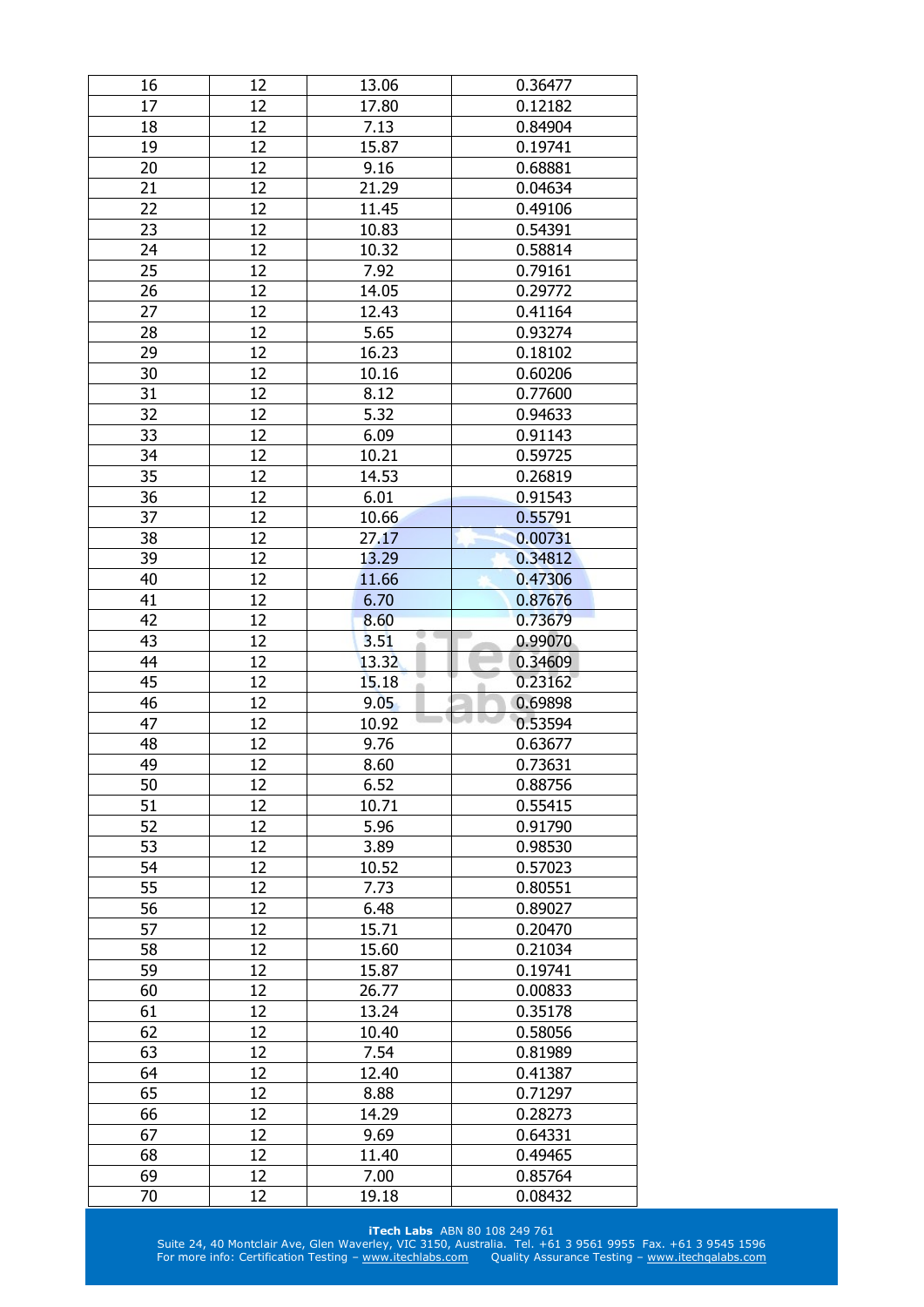| 71  | 12 | 16.13                                            | 0.18532 |
|-----|----|--------------------------------------------------|---------|
| 72  | 12 | 10.85                                            | 0.54202 |
| 73  | 12 | 8.72                                             | 0.72701 |
| 74  | 12 | 11.87                                            | 0.45601 |
| 75  | 12 | 9.65                                             | 0.64672 |
| 76  | 12 | 5.67                                             | 0.93163 |
| 77  | 12 | 13.95                                            | 0.30362 |
| 78  | 12 | 14.53                                            | 0.26804 |
| 79  | 12 | 14.79                                            | 0.25302 |
| 80  | 12 | 10.07                                            | 0.60980 |
| 81  | 12 | 10.17                                            | 0.60068 |
| 82  | 12 | 5.22                                             | 0.95008 |
| 83  | 12 | 3.10                                             | 0.99478 |
| 84  | 12 | 3.85                                             | 0.98598 |
| 85  | 12 | 19.89                                            | 0.06924 |
| 86  | 12 | 11.42                                            | 0.49356 |
| 87  | 12 | 9.25                                             | 0.68134 |
| 88  | 12 | 14.98                                            | 0.24230 |
| 89  | 12 | 9.31                                             | 0.67594 |
| 90  | 12 | 14.57                                            | 0.26575 |
| 91  | 12 | 8.34                                             | 0.75814 |
| 92  | 12 | 9.93                                             | 0.62189 |
| 93  | 12 | 16.68                                            | 0.16216 |
| 94  | 12 | 8.16                                             | 0.77278 |
| 95  | 12 | 15.96                                            | 0.19287 |
| 96  | 12 | 7.92                                             | 0.79135 |
| 97  | 12 | 12.91                                            | 0.37528 |
| 98  | 12 | 16.99                                            | 0.14992 |
| 99  | 12 | 18.73                                            | 0.09517 |
| 100 | 12 | 11.54                                            | 0.48304 |
|     |    |                                                  |         |
|     |    | Combined P-value for all tests (Using KS method) | 0.43449 |

*1)* The P-values are observed probabilities from the Chi-Square tests. The last row shows the result of the KS Test performed on the p-values for all Chi-Square tests, where there are sufficient data.

| 2.2 Blackjack rank statistics for all dealer cards: |
|-----------------------------------------------------|
|-----------------------------------------------------|

| Test No.       | <b>DOF</b> | <b>ChiSqr</b> | <b>P-Value</b> |
|----------------|------------|---------------|----------------|
| 1              | 12         | 9.56          | 0.65467        |
| $\overline{2}$ | 12         | 5.54          | 0.93730        |
| 3              | 12         | 12.78         | 0.38538        |
| $\overline{4}$ | 12         | 19.88         | 0.06939        |
| 5              | 12         | 12.77         | 0.38628        |
| 6              | 12         | 15.37         | 0.22162        |
| 7              | 12         | 7.76          | 0.80359        |
| 8              | 12         | 14.18         | 0.28961        |
| 9              | 12         | 10.39         | 0.58214        |
| 10             | 12         | 12.58         | 0.40029        |
| 11             | 12         | 5.64          | 0.93331        |
| 12             | 12         | 8.92          | 0.70975        |
| 13             | 12         | 11.60         | 0.47831        |
| 14             | 12         | 2.21          | 0.99901        |
| 15             | 12         | 8.50          | 0.74494        |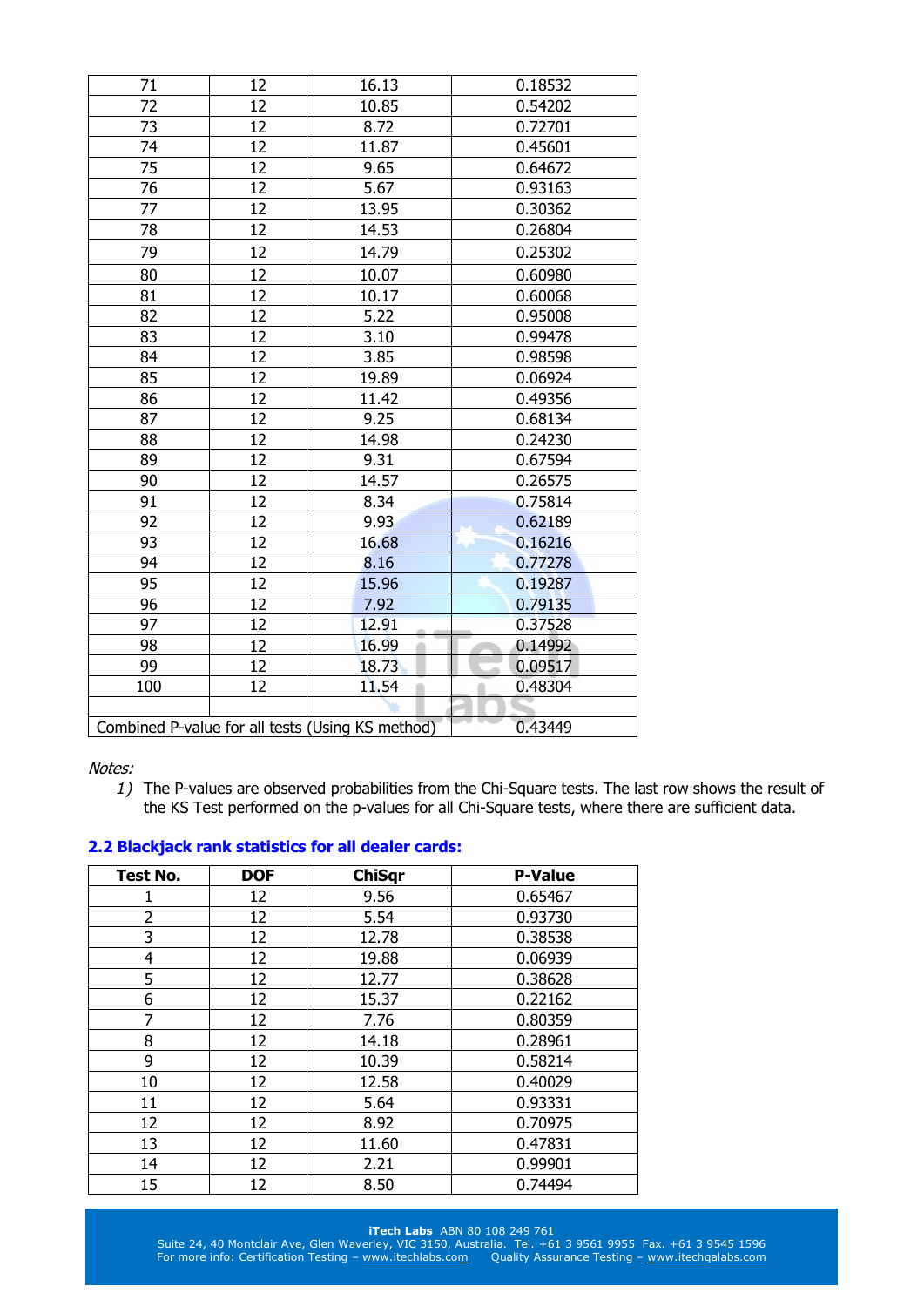| 16 | 12 | 22.63 | 0.03106 |
|----|----|-------|---------|
| 17 | 12 | 19.59 | 0.07517 |
| 18 | 12 | 15.00 | 0.24166 |
| 19 | 12 | 18.55 | 0.10004 |
| 20 | 12 | 7.19  | 0.84494 |
| 21 | 12 | 3.48  | 0.99108 |
| 22 | 12 | 13.63 | 0.32496 |
| 23 | 12 | 32.73 | 0.00106 |
| 24 | 12 | 18.46 | 0.10242 |
| 25 | 12 | 10.19 | 0.59895 |
| 26 | 12 | 6.97  | 0.85946 |
| 27 | 12 | 11.55 | 0.48246 |
| 28 | 12 | 22.48 | 0.03252 |
| 29 | 12 | 7.06  | 0.85336 |
| 30 | 12 | 5.18  | 0.95162 |
| 31 | 12 | 7.20  | 0.84412 |
| 32 | 12 | 9.20  | 0.68593 |
| 33 | 12 | 3.90  | 0.98517 |
| 34 | 12 | 19.46 | 0.07806 |
| 35 | 12 | 11.87 | 0.45650 |
| 36 | 12 | 20.53 | 0.05773 |
| 37 | 12 | 12.30 |         |
|    | 12 | 15.27 | 0.42221 |
| 38 |    |       | 0.22700 |
| 39 | 12 | 8.59  | 0.73749 |
| 40 | 12 | 8.98  | 0.70481 |
| 41 | 12 | 9.87  | 0.62736 |
| 42 | 12 | 9.61  | 0.65048 |
| 43 | 12 | 14.69 | 0.25860 |
| 44 | 12 | 12.99 | 0.36962 |
| 45 | 12 | 7.59  | 0.81644 |
|    |    |       |         |
| 46 | 12 | 16.24 | 0.18058 |
| 47 | 12 | 32.35 | 0.00122 |
| 48 | 12 | 18.19 | 0.11016 |
| 49 | 12 | 6.19  | 0.90631 |
| 50 | 12 | 10.57 | 0.56608 |
| 51 | 12 | 7.28  | 0.83857 |
| 52 | 12 | 8.81  | 0.71924 |
| 53 | 12 | 10.58 | 0.56504 |
| 54 | 12 | 6.67  | 0.87863 |
| 55 | 12 | 12.26 | 0.42503 |
| 56 | 12 | 14.35 | 0.27892 |
| 57 | 12 | 16.09 | 0.18733 |
| 58 | 12 | 6.80  | 0.87029 |
| 59 | 12 | 4.22  | 0.97905 |
| 60 | 12 | 8.04  | 0.78184 |
| 61 | 12 | 5.20  | 0.95089 |
| 62 | 12 | 4.33  | 0.97667 |
| 63 | 12 | 16.24 | 0.18066 |
| 64 | 12 | 8.44  | 0.74987 |
| 65 | 12 | 17.99 | 0.11587 |
| 66 | 12 | 14.09 | 0.29525 |
| 67 | 12 | 18.51 | 0.10106 |
| 68 | 12 | 8.15  | 0.77346 |
| 69 | 12 | 19.97 | 0.06762 |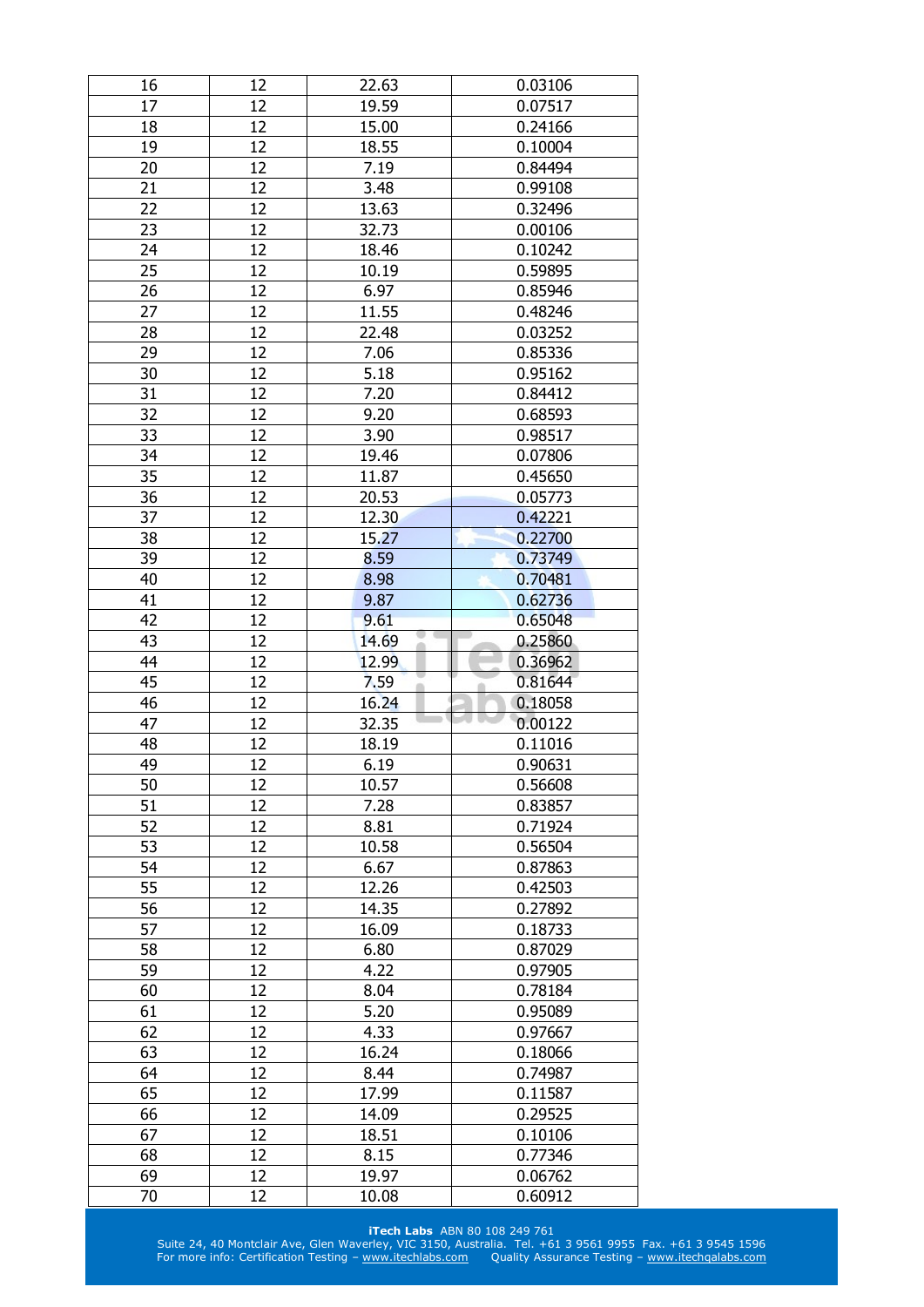| 71  | 12 | 6.60                                             | 0.88312 |
|-----|----|--------------------------------------------------|---------|
| 72  | 12 | 4.18                                             | 0.97992 |
| 73  | 12 | 8.18                                             | 0.77075 |
| 74  | 12 | 12.17                                            | 0.43181 |
| 75  | 12 | 9.46                                             | 0.66304 |
| 76  | 12 | 11.90                                            | 0.45407 |
| 77  | 12 | 9.97                                             | 0.61894 |
| 78  | 12 | 12.77                                            | 0.38568 |
| 79  | 12 | 6.01                                             | 0.91548 |
| 80  | 12 | 8.27                                             | 0.76337 |
| 81  | 12 | 10.87                                            | 0.54009 |
| 82  | 12 | 12.44                                            | 0.41117 |
| 83  | 12 | 17.59                                            | 0.12865 |
| 84  | 12 | 19.77                                            | 0.07156 |
| 85  | 12 | 17.45                                            | 0.13330 |
| 86  | 12 | 8.77                                             | 0.72278 |
| 87  | 12 | 5.55                                             | 0.93713 |
| 88  | 12 | 13.53                                            | 0.33186 |
| 89  | 12 | 8.99                                             | 0.70413 |
| 90  | 12 | 26.73                                            | 0.00845 |
| 91  | 12 | 12.99                                            | 0.37006 |
| 92  | 12 | 21.01                                            | 0.05021 |
| 93  | 12 | 3.99                                             | 0.98362 |
| 94  | 12 | 8.62                                             | 0.73532 |
| 95  | 12 | 27.35                                            | 0.00688 |
| 96  | 12 | 10.48                                            | 0.57370 |
| 97  | 12 | 12.56                                            | 0.40148 |
| 98  | 12 | 13.91<br>ä                                       | 0.30656 |
| 99  | 12 | 11.00                                            | 0.52918 |
| 100 | 12 | 11.47                                            | 0.48906 |
|     |    |                                                  |         |
|     |    | Combined P-value for all tests (Using KS method) | 0.62554 |

*1)* The P-values are observed probabilities from the Chi-Square tests. The last row shows the result of the KS Test performed on the p-values for all Chi-Square tests, where there are sufficient data.

## **4. Summary of the analysis of blackjack tests**

The Blackjack cards analysis completes by combining the result of the KS Test performed in the two types of analysis (Hand Values and Ranks) for using the Holm's method and producing a single Combined P -value.

The combined p-value produced using the Holm's method is used as indication for statistical randomness.

| <b>Combination of p-values using Holm's Method</b> |                |                   |  |
|----------------------------------------------------|----------------|-------------------|--|
| Test                                               | <b>P-Value</b> | <b>P-Adjusted</b> |  |
| Opening Score (Player)                             | 0.16058        | 0.80288           |  |
| Opening Score (Dealer)                             | 0.99998        | 1.00000           |  |
| Dealer's Final Score                               | 0.54289        | 1.00000           |  |
| Player Cards Rank                                  | 0.43449        | 1.00000           |  |
| Dealer Cards Rank                                  | 0.62554        | 1.00000           |  |
|                                                    |                |                   |  |
| <b>Combined P-Value using Holm's Method</b>        | 0.80288        |                   |  |

Notes: